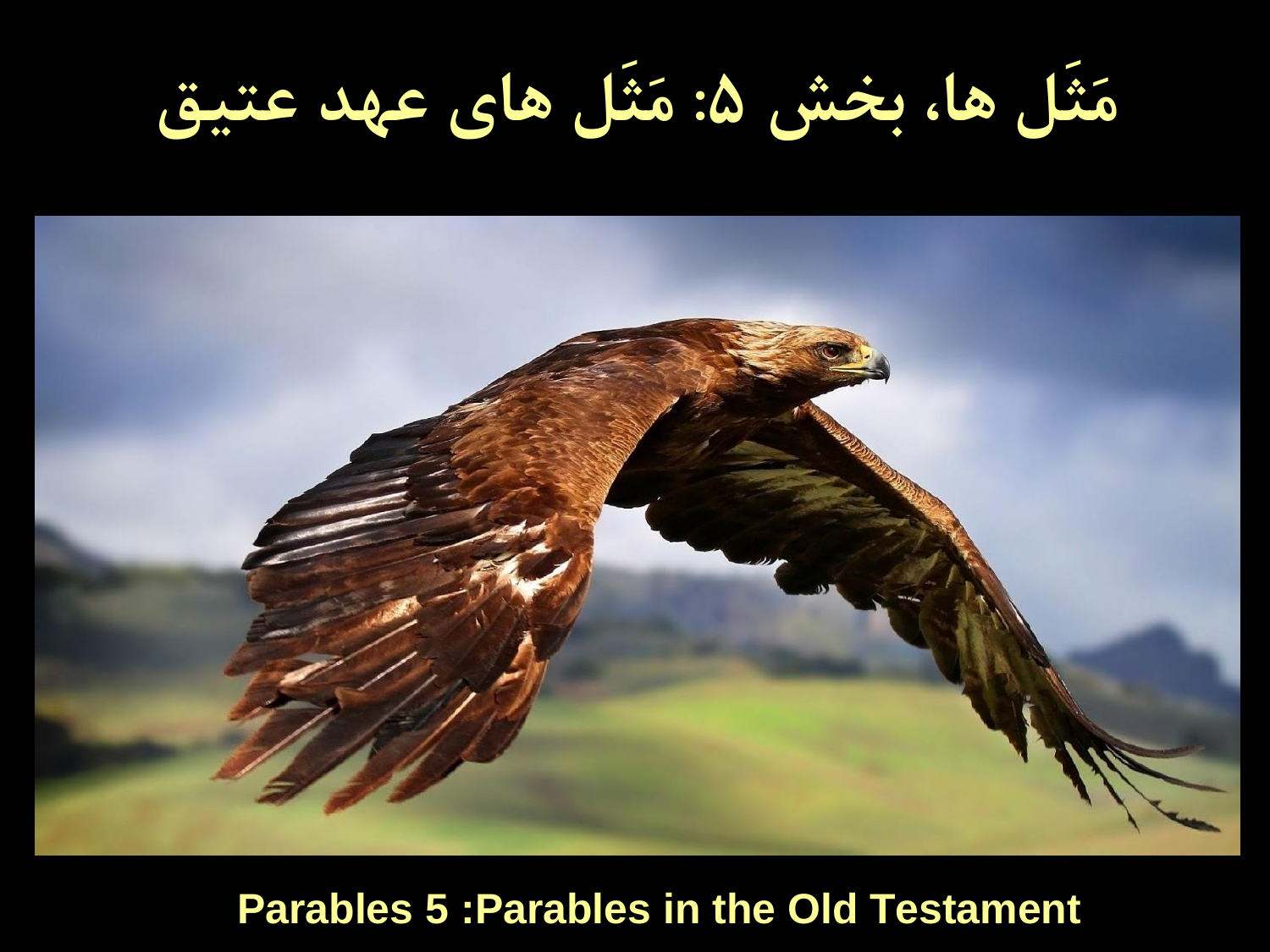- Jotham : Trees electing a king - Judges 9:8-15.
- Nathan: The poor man's ewe lamb - 2 Samuel 12:1-4.
- Micaih : the lying spirit 1 Kings 22
- Isaiah : The wasted vineyard Isaiah 5:1-7.
- Ezekiel : The two eagles and the vine - Ezekiel 17:2-10.
- A riddle, not a parable: Samson: Honey from the lion - Judges 14:14.
- یوتام: درختان یک پادشاه انتخاب می  $\lambda$ کنند - داوران ۹: ۸-۱۵ $\lambda$
- ناتان: ماده برّهِ مردِ فقیر 2 سموئیل  $Y-1 : Y$
- میکایا: روحی دروغگو 1 پادشاهان باب 22
	- اشعیا: تاکستان ویران— اشعیا ۵: ۰۱–۷
- حزقیال: دو عقاب و تاک حزقیال  $1.7$  :1Y
- یک معما، نه یک مَثَل: شمشون: عسل از شیر – داوران :14 14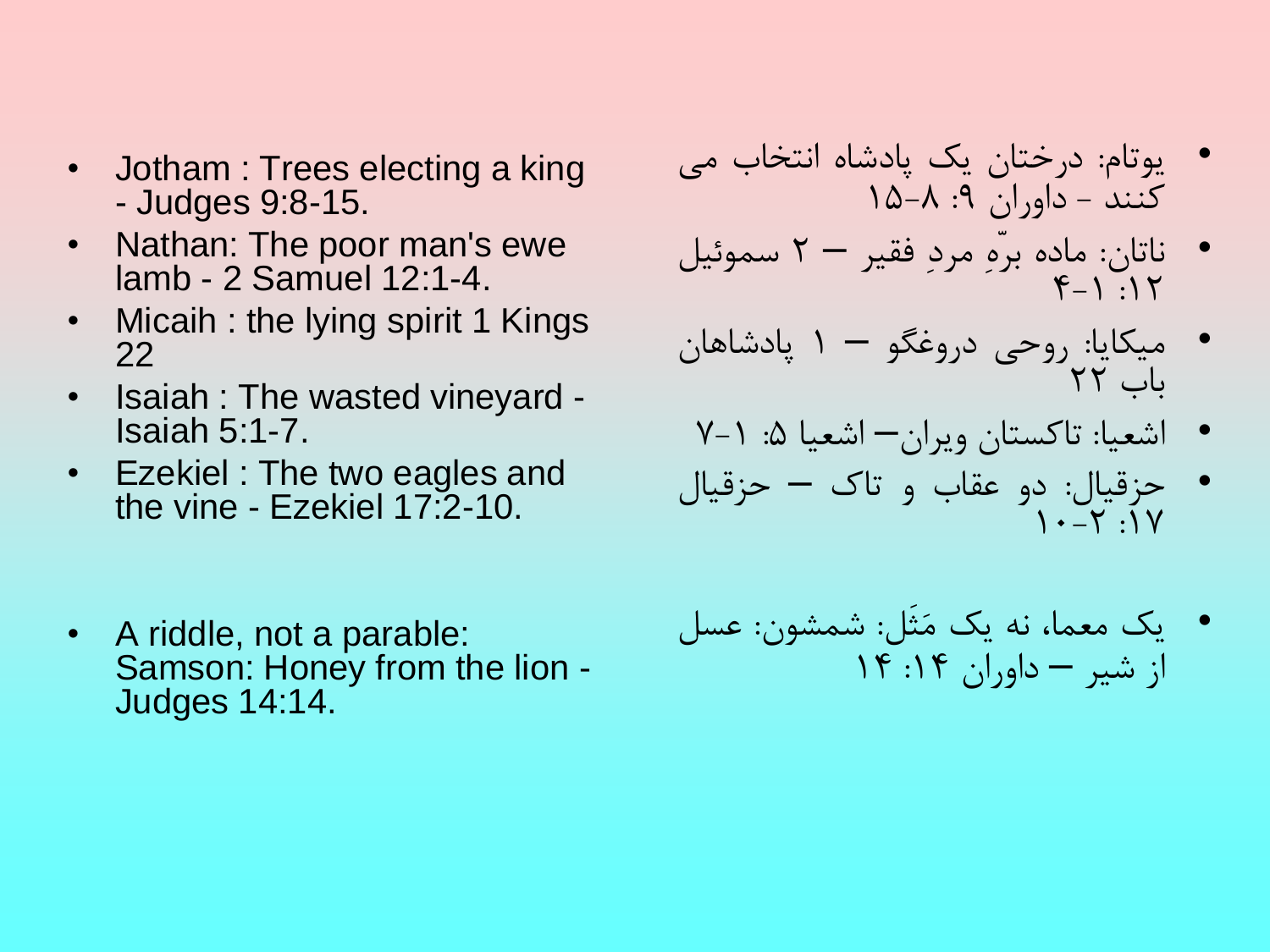#### Jotham's parable against the citizens of Shechem



- Abimelek son of Jerub-Baal murdered his 70 brothers to become king of Shechem
- The citizens of Shechem gathered to crown him king
- But the youngest brother Jotham had escaped and spoke this parable of the trees electing a king.

**مَثَل یوتام علیه مردم شِکیم**

- اَبیمِلِک پسر یِروبَّعَل، 70 برادرش را کشت تا پادشاه شِکیم شود.
- تمامی مردمان شکیم جمع شدند تا او را پادشاه خود سازند.
- اما کوچکترین برادر، یعنی یوتام، که فرار کرده بود، مَثَلی را بیان کرد که در آن درختان برای خود پادشاهی انتخاب می کنند.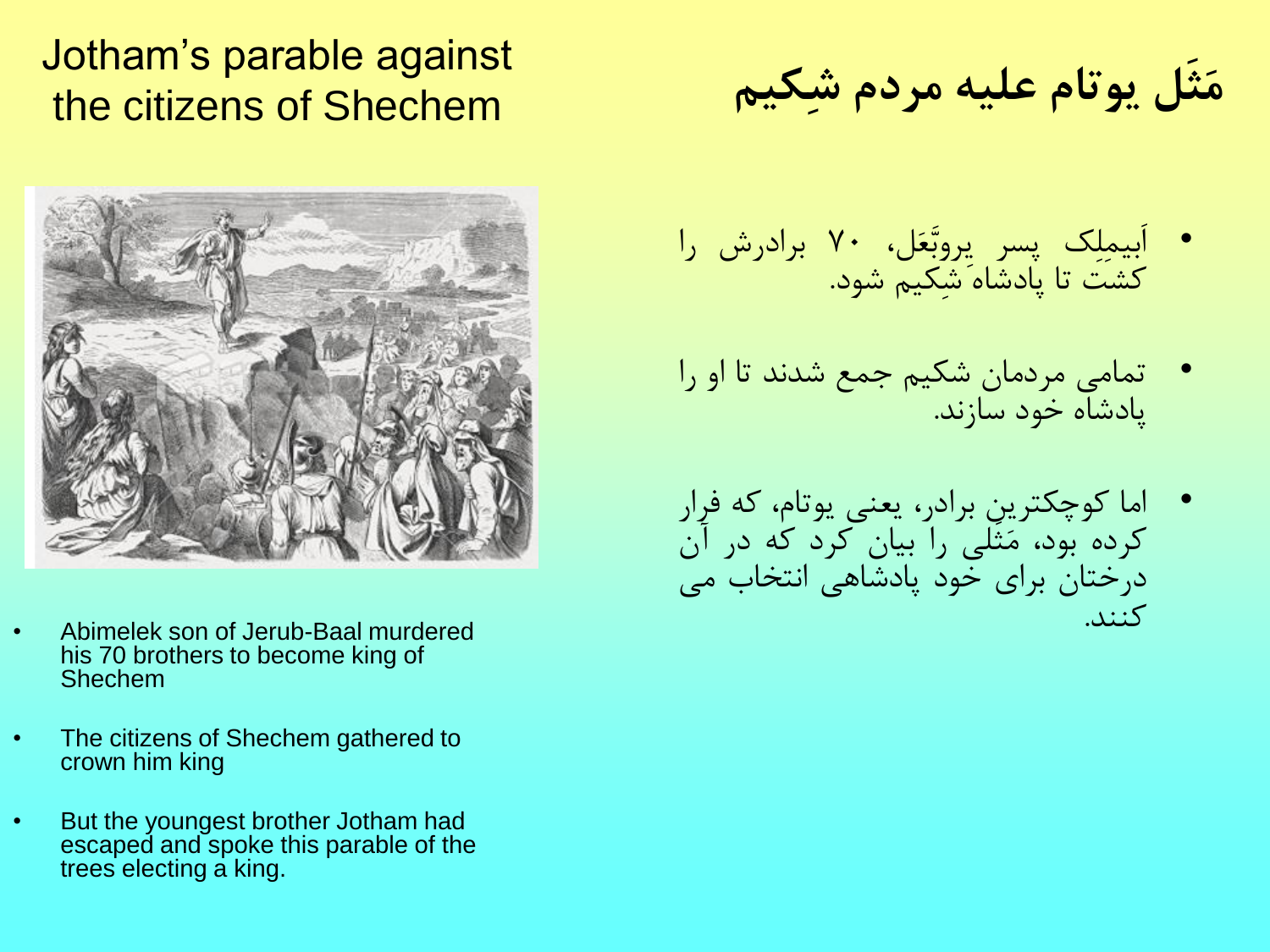### Trees electing a king (Judges 9:8-15)

- **Judges 9: 8** One day the trees went out to anoint a king for themselves. They said to the olive tree, 'Be our king.' **9** "But the olive tree answered, 'Should I give up my oil, by which both gods and humans are honored, to hold sway over the trees?' **10** "Next, the trees said to the fig tree, 'Come and be our king.' **11** "But the fig tree replied, 'Should I give up my fruit, so good and sweet, to hold sway over the trees?' **12** "Then the trees said to the vine, 'Come and be our king.' **13** "But the vine answered, 'Should I give up my wine, which cheers both gods and humans, to hold sway over the trees?'
	- **14** "Finally all the trees said to the thornbush, 'Come and be our king.' **15** "The thornbush said to the trees, 'If you really want to anoint me king over you, come and take refuge in my shade; but if not, then let fire come out of the thornbush and consume the cedars of Lebanon!'

### **درختان یک پادشاه انتخاب می کنند )داوران :9 15-8(**

- داوران :9 8 روزی درختان رفتند تا بر خود پادشاهی نصب کنند. به درخت زیتون گفتند: "تو بر ما پادشاهی کن." 9 اما درخت زیتون به ایشان گفت: "آیا از روغن اعالی خود که مایۀ حرمتِ خدایان و انسان است، دست کِشَم و رفته بر درختان حکم برانم؟ ١٠ پس درختان به درخت انجیر گفتند: "تو بیا و بر ما پادشاهی کن." 11 درخت انجیر نیز به ایشان پاسخ داد: "ایا از شیرینی و از میوۀ نیکوی خود دست کِشَم و رفته بر درختان حکم برانم؟" 12 انگاه درختان به تاک گفتند: "تو بیا و بر ما پادشاهی کن." ۱۳ اما تاک نیز پاسخ داد: "ایا از شراب تازۀ خود که مایۀ شادمانی خدا و انسان است، دست کِشَم و رفته بر درختان حکم برانم؟"
- "تو بیا 14 آنگاه درختان همگی به بوتۀ خار گفتند: و بر ما پادشاهی کن." 15 بوتۀ خار به درختان گفت: "اگر به واقع مرا به پادشاهی بر خود نصب می کنید، بیایید و در سایۀ من پناه گیرید؛ اما اگر نه، آتش از بوتۀ خار برجَهَد و سروهای آزاد لبنان را فرو بلعد!"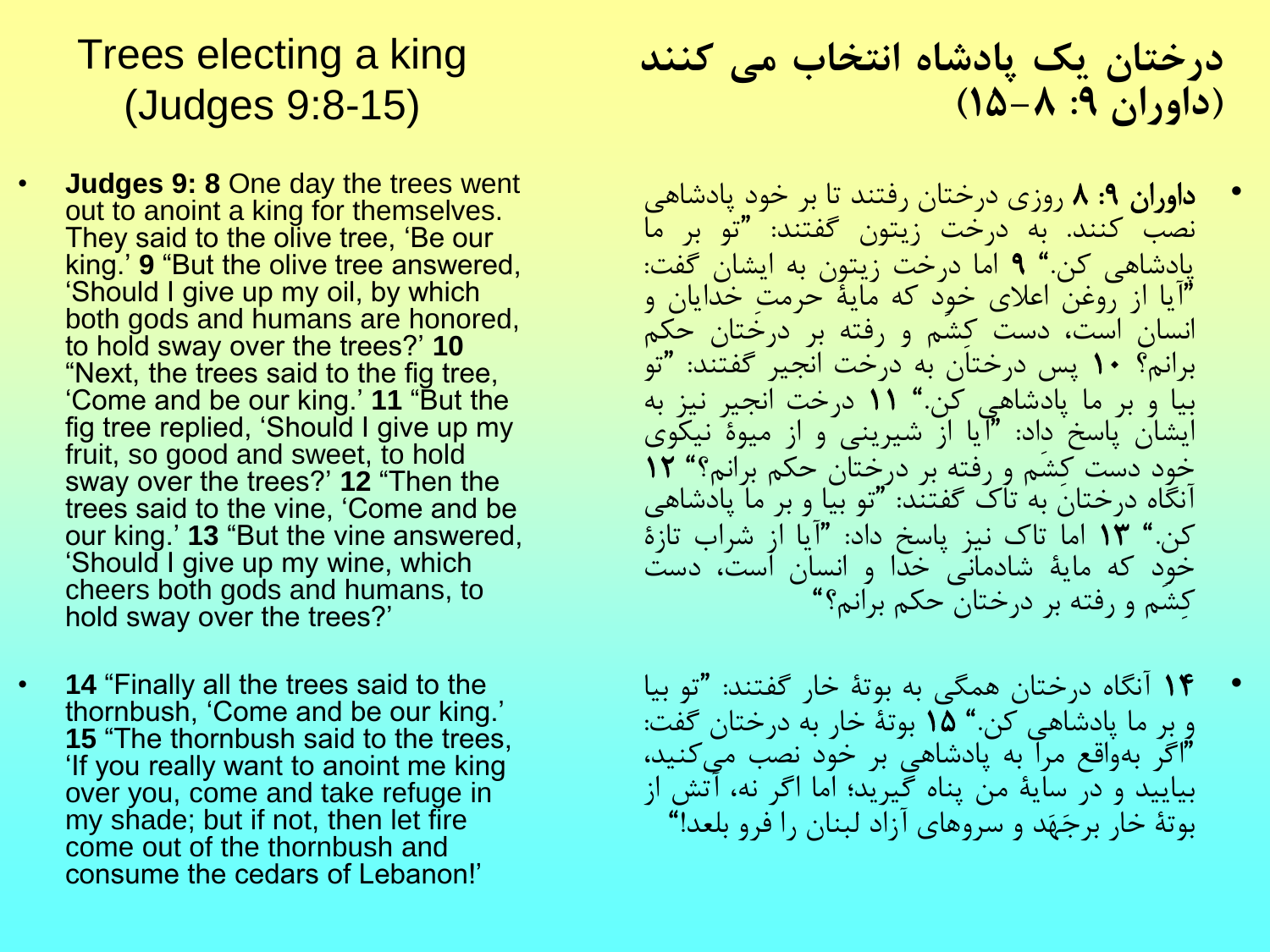### Jotham's prophecy fulfilled (Judges 9:56-57)

- As Jotham had predicted the men of Shechem and their king Abimelek consumed each other like fire:
	- Abimelek burnt the elders of Shechem (9:49)
	- Then a woman killed Abimelek (9:53)
- **Judges 9:56** "Thus God repaid the wickedness that Abimelek had done to his father by murdering his seventy brothers. **57** God also made the people of Shechem pay for all their wickedness. The curse of Jotham son of Jerub-Baal came on them. "

#### **پیشگویی یوتام به حقیقت پیوست )داوران :9 57-56(**

- همانطورکه یوتان پیشگویی کرده بود، مردمان شکیم و پادشاه شان، یعنی ابیملک، یکدیگر را با آتش سوزاندند:
- ابیملک مشایخ شکیم را به آتش کشاندند ):9 )49
	- سپس یک زن ابیملک را کشت ):9 53(
- داوران :9 56 بدین سان، خدا شرارتی را که اَبیمِلِک با کشتن هفتاد برادرش نسبت به پدر خود مرتکب شده بود، جزا داد. 57 و خدا تمامی شرارت مردان شِکیم را نیز بر سر خودشان برگرداند، و لعنت یوتام پسر یِروبَّعَل دامنگیرشان شد.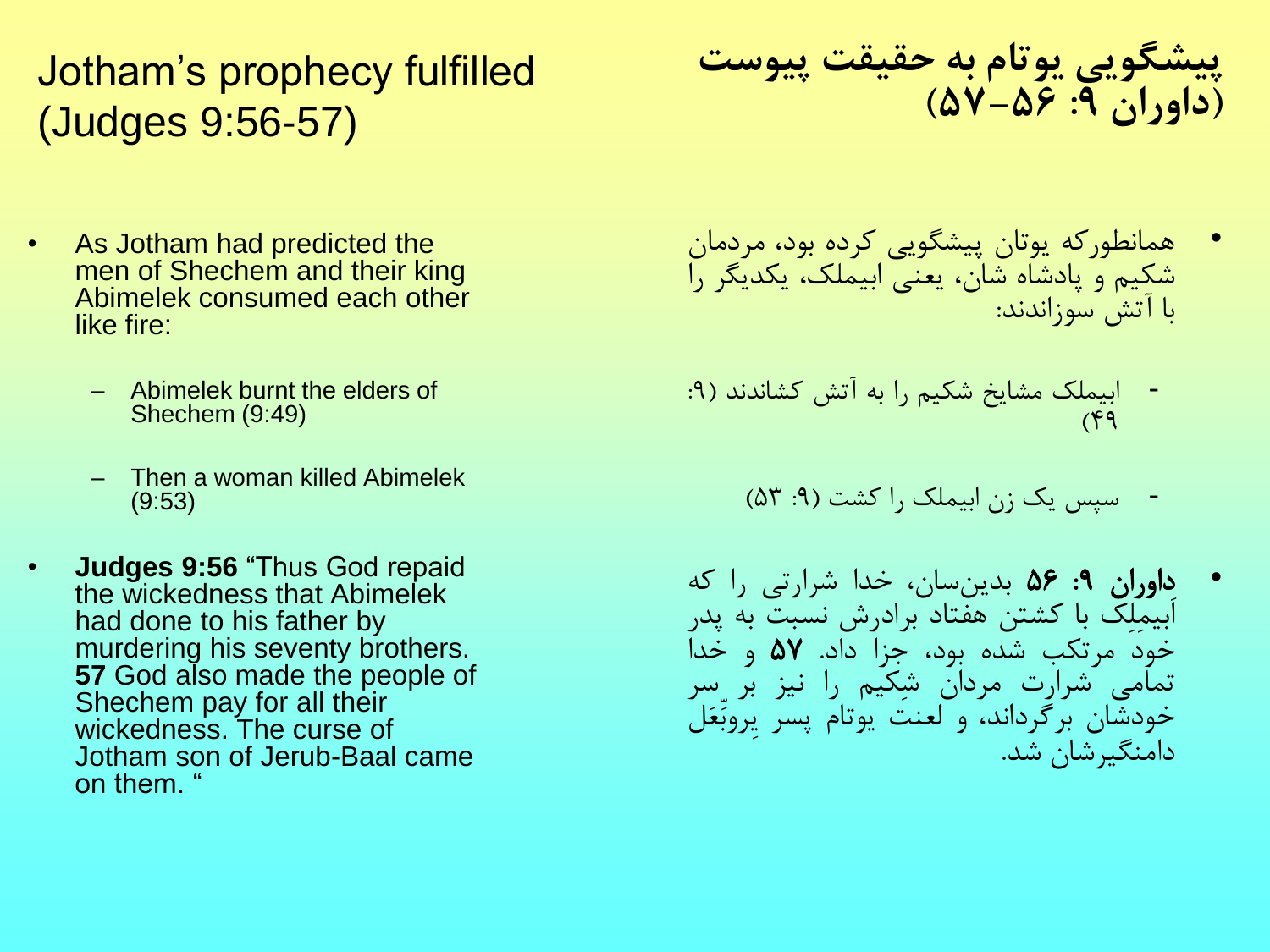# Two eagles and a vine

دو عقاب و تاک

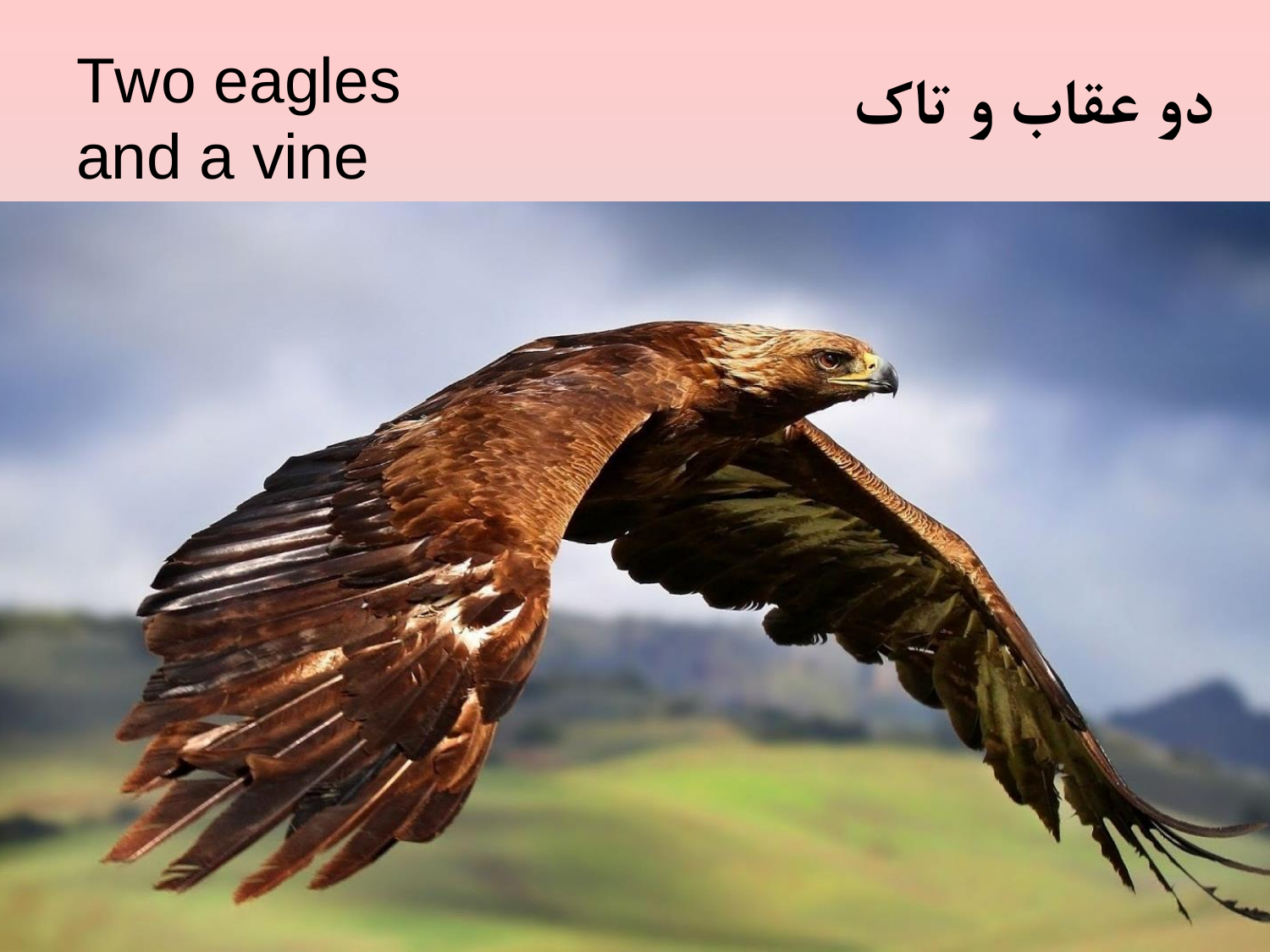### The Eagles and the Vine (Ezekiel 17:2-10)

- **17:2** "Son of man, set forth an allegory and tell it to the Israelites as a parable. **3** Say to them, 'This is what the Sovereign Lord says: A great eagle with powerful wings, long feathers and full plumage of varied colors came to Lebanon. Taking hold of the top of a cedar, **4** he broke off its topmost shoot and carried it away to a land of merchants, where he planted it in a city of traders. **5** "'He took one of the seedlings of the land and put it in fertile soil. He planted it like a willow by abundant water, **6** and it sprouted and became a low, spreading vine. Its branches turned toward him, but its roots remained under it. So it became a vine and produced branches and put out leafy boughs.
- **7** "'But there was another great eagle with powerful wings and full plumage. The vine now sent out its roots toward him from the plot where it was planted and stretched out its branches to him for water. **8** It had been planted in good soil by abundant water so that it would produce branches, bear fruit and become a splendid vine.' **9** "Say to them, 'This is what the Sovereign Lord says: Will it thrive? Will it not be uprooted and stripped of its fruit so that it withers? All its new growth will wither. It will not take a strong arm or many people to pull it up by the roots. **10** It has been planted, but will it thrive? Will it not wither completely when the east wind strikes it wither away in the plot where it grew?'"

**عقاب ها و تاک )حزقیال :17 10-2(**

- :17 2»ای پسر انسان، معمایی طرح کن و مثَلی برای خاندان اسرائیل بیاور. 3 بگو، خداوندگارْ یهوه چنین می فرماید: عقابی بزرگ با بالهای سِتُرگ و پرهای بلند و رنگارنگ به لبنان آمد و نوک سرو آزاد را گرفت. 4 و باالترین جوانۀ آن را کَند و به دیار تاجران برد و در شهر سوداگران نهاد. 5 سپس، از بذر آن سرزمین برگرفت و در زمینی حاصلخیز، کنار آبهای بسیار، چون درخت بیدی بر زمین کاشت. 6 دانه روئید و تاکی کوتاه اما رو به رشد گردید و شاخه هایش به سوی عقاب سر برکشید ولی ریشه هایش زیرِ آن ماند. پس تاکی شد و شاخه ها رویانید و نهال ها آورد.
- 7 »و اما عقاب بزرگ دیگری بود با بالهای سِتُرگ و پرهای بسیار. اینک تاک از بستری که در آن کاشته شده بود، ریشه های خود را به سوی آن عقاب مایل گردانید و شاخه هایش را به جانب او فرستاد تا عقاب او را سیراب کند. 8 باری، آن تاک در زمینی خوب کنار آبهای بسیار کاشته شده بود تا شاخه رویانیده، میوه دهد و تاکی مرغوب گردد. 9 »بگو، خداوندگارْ یهوه چنین می فرماید: آیا این تاک برومند خواهد شد؟ آیا عقاب ریشه هایش را بر نخواهد کَند و میوه اش را نخواهد چید تا خشک شود؟ همۀ برگهای نورسته اش خشک خواهد شد، و برای برکَندنش از ریشه به بازوی نیرومند و مردمان بسیار نیاز نیست. 10 هان اگرچه کاشته شده است، آیا برومند خواهد شد؟ آیا چون باد شرقی بر آن بوزد، یکسره نخواهد پژمرد و در بستری که در آن روییده است، نخواهد خشکید؟«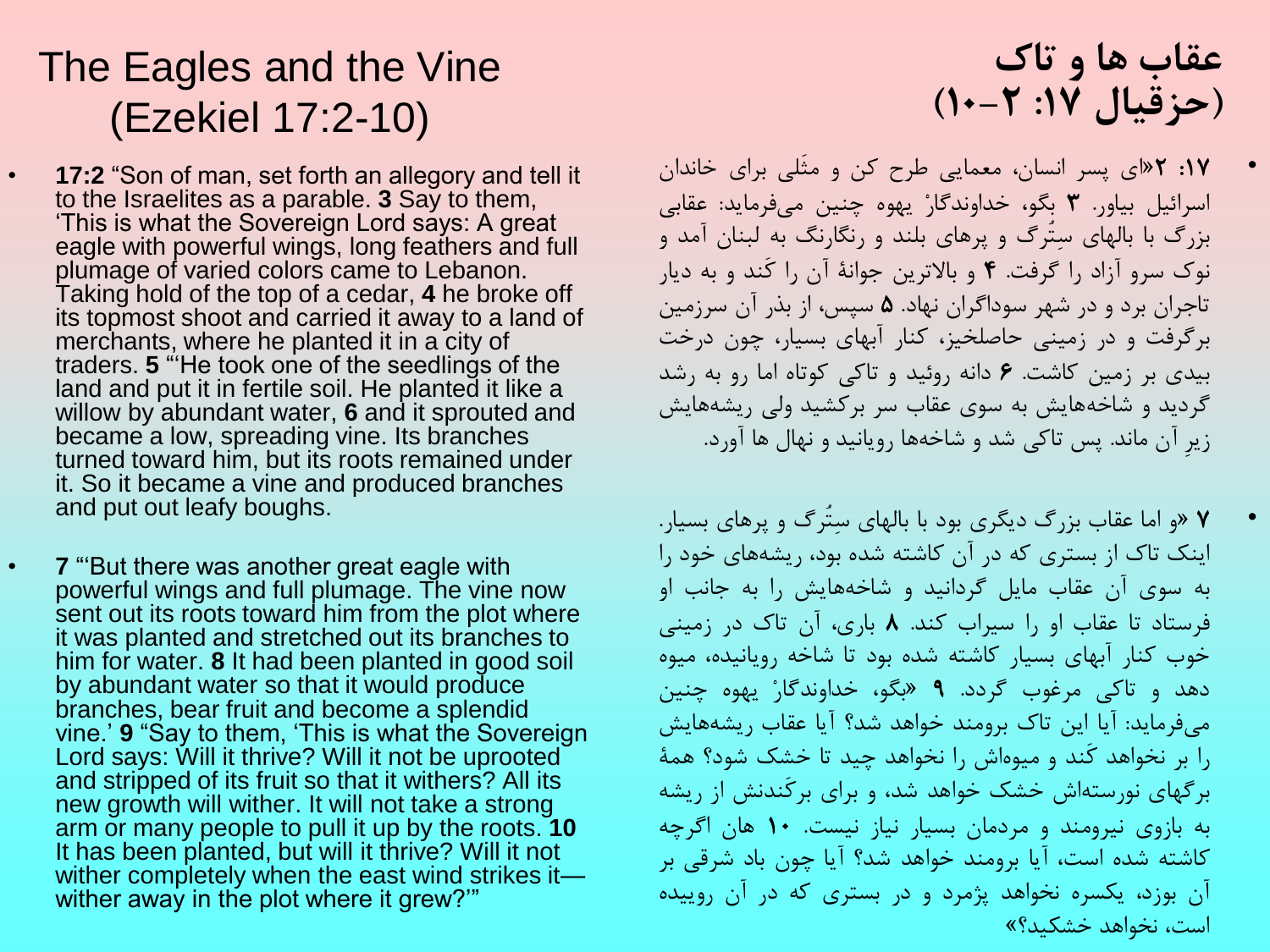# The two eagles

- This is about the people of Israel being carried to Babylon
	- $-$  The first eagle  $=$ **Babylonians**
	- The sprig of cedar = the leaders and priests of the Jews taken to Babylon
	- Became a vine = ?
	- The second eagle  $=$  ?

**دو عقاب**

- این مَثَل درباره مردم اسرائیل می باشد که به<br>بابل برده شدند.
	- عقاب اول = بابلی ها
- شاخه کوچک سرو آزاد = کاهنان یهودی که به بابل برده شدند.
	- ؟ تبدیل شدن به تاک =
		- ؟ عقاب دوم = -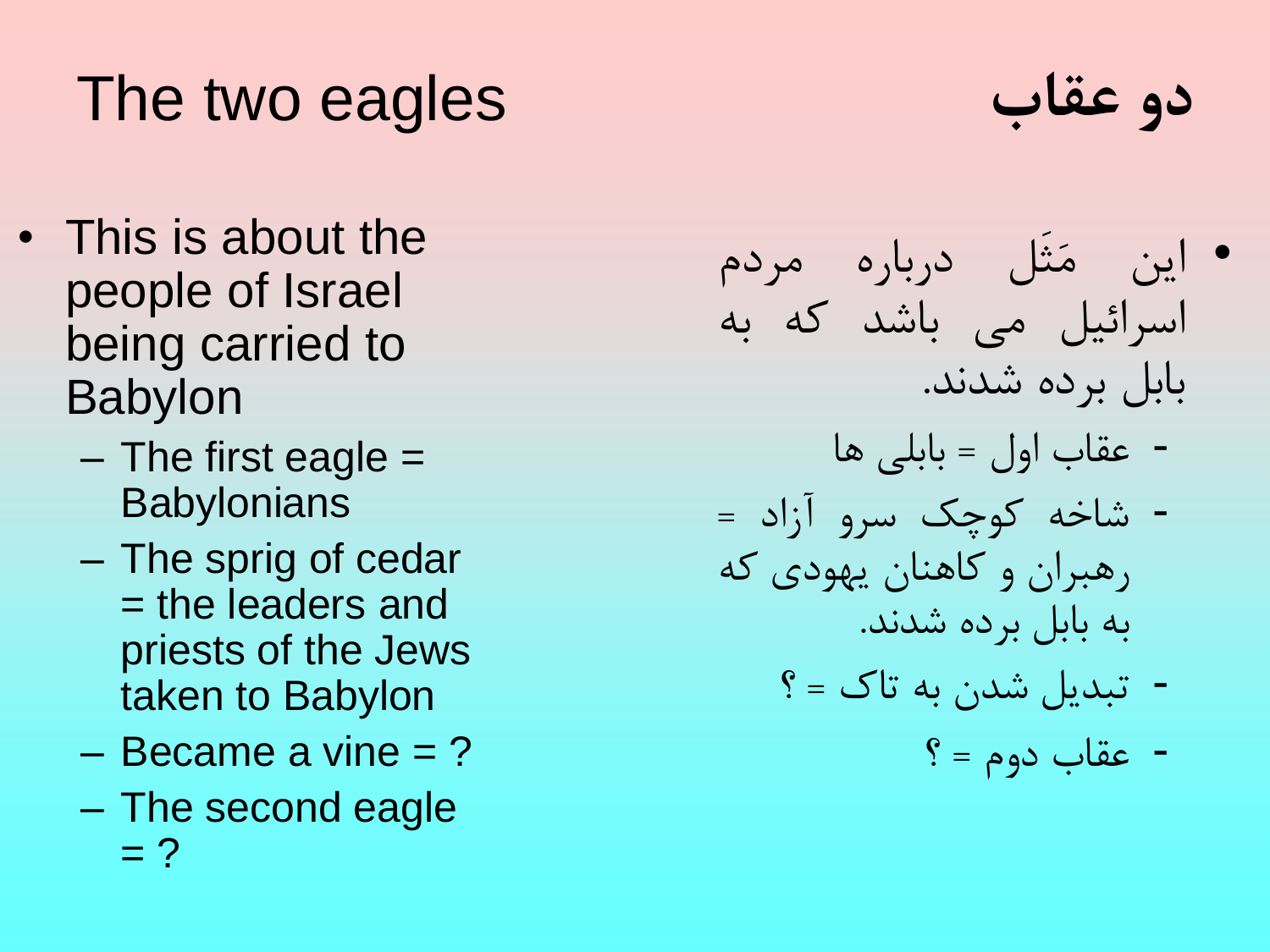# **Israel the infertile** vineyard

اسرائیل، تاکستانی<br>بی حاصل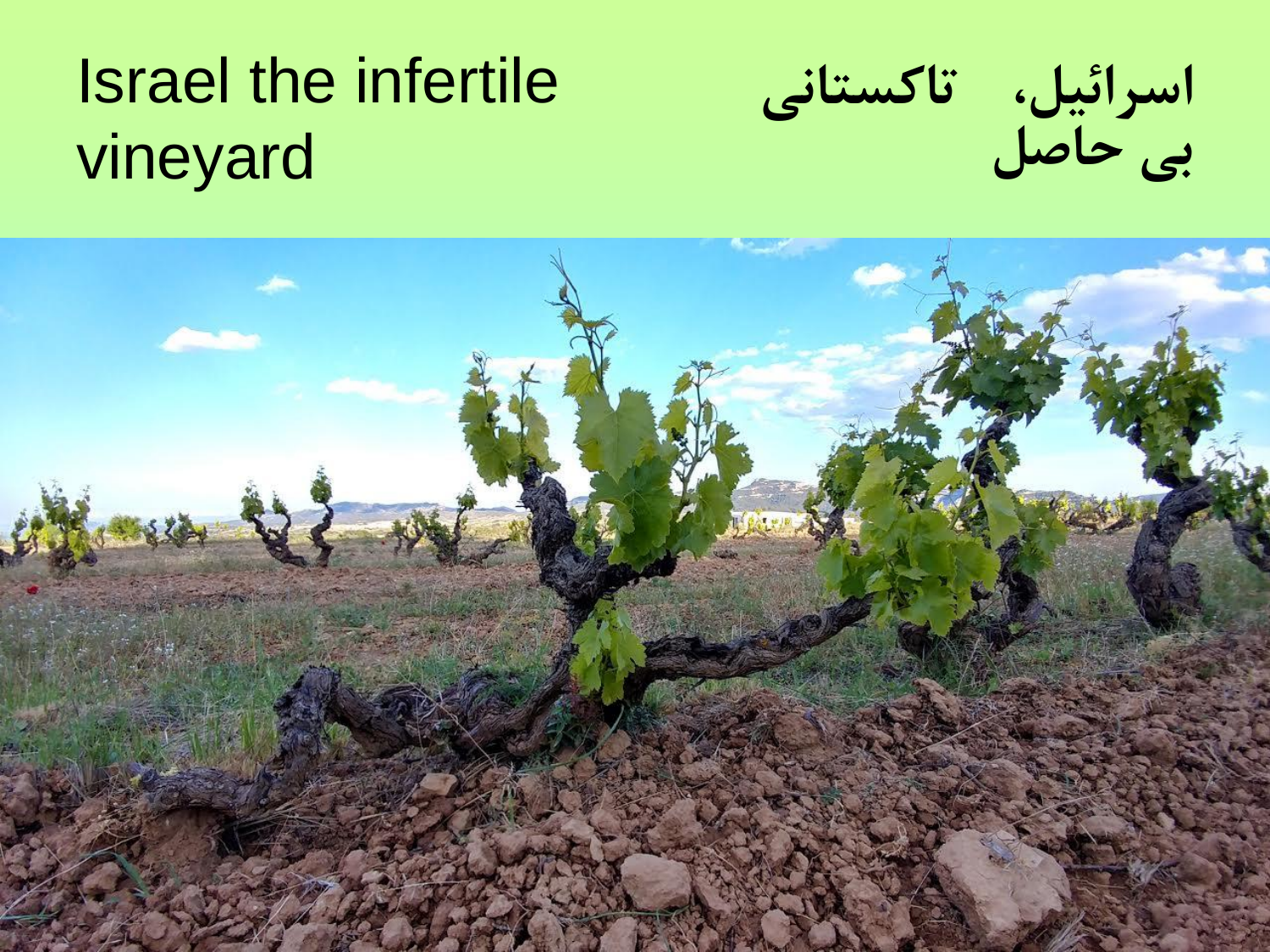### The wasted vineyard (Isaiah 5:1-7)

• I will sing for the one I love a song about his vineyard: My loved one had a vineyard on a fertile hillside. **2** He dug it up and cleared it of stones and planted it with the choicest vines. He built a watchtower in it and cut out a winepress as well. Then he looked for a crop of good grapes, but it yielded only bad fruit. • **3** "Now you dwellers in Jerusalem and people of Judah, judge between me and my vineyard. **4** What more could have been done for my vineyard than I have done for it? When I looked for good grapes, why did it yield only bad? **5** Now I will tell you what I am going to do to my vineyard: I will take away its hedge, and it will be destroyed; I will break down its wall, and it will be trampled. **6** I will make it a wasteland, neither pruned nor cultivated, and briers and thorns will grow there. I will command the clouds not to rain on it." • **7** The vineyard of the Lord Almighty is the nation of Israel, and the people of Judah are the vines he delighted in. And he looked for justice, but saw bloodshed; for righteousness, but heard cries of distress.

**تاکستان ویران )اشعیا :5 7-1(**

1 بگذارید سرود عاشقانۀ خویش را برای محبوبم بسرایم، سرودی در وصف تاکستانش: محبوب مرا تاکستانی بود بر دامن تپه ای حاصلخیز.

2 او زمینِ آن را کند و آن را از سنگها زُدود، و بهترین موها را در آن غرس کرد. برجی نیز در میانش ساخت، و چَرخُشتی در آن کَند؛ آنگاه به انتظار نشست تا انگور بیاورد، اما انگورِ تلخ آورد.

3 حال ای ساکنان اورشلیم و مردمان یهودا، میان من و تاکستانم حکم کنید.

4 برای تاکستان من دیگر چه می شد کرد، که در آن نکردم؟ پس چرا چون منتظر انگور بودم، انگور تلخ آورد؟

5 حال به شما می گویم با تاکستان خود چه خواهم کرد: پرچینِ آن را بر خواهم داشت تا خورده شود، و دیوارش را فرو خواهم ریخت تا پایمال گردد.

6 آن را ویرانه ای خواهم ساخت که نه هَرَس خواهد شد و نه علفهای هرز آن کنده خواهد گشت؛ و خار و خس در آن خواهد رویید. ابرها را نیز حکم خواهم کرد که دیگر بر آن باران نبارانند. 7 آری، تاکستانِ خداوندِ لشکرها خاندان اسرائیل است، و مردمان یهودا نهال دلپذیر اویند. او برای انصاف انتظار کشید، و اینک خون ریزی بود؛ و برای عدالت، و اینک ناله و فریاد بود!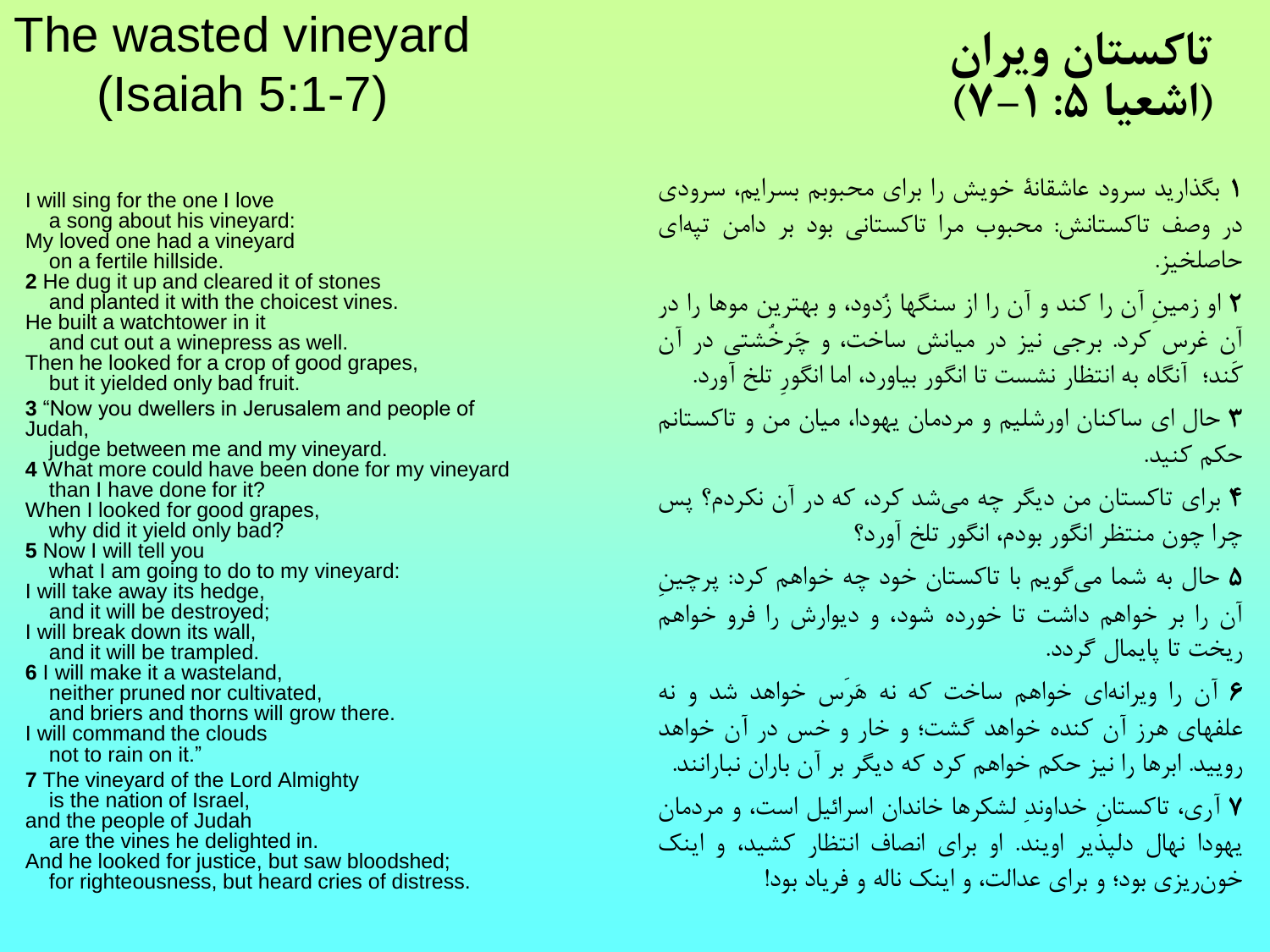# Israel God's vineyard

- This is a classic parable
- The vineyard is Israel
- It is the basis for Jesus own parable of the tenants in the vineyard in the New Testament Matthew 21:33-46
- Also the basis of the parable of the barren fig tree in Luke 13:6-9

**اسرائیل، تاکستانِ خدا**

- این یک مَثَل کالسیک است.
- تاکستان همان اسرائیل می باشد.
- این مَثَل در عهد عتیق، مبنای مَثَل اجاره کنندگان تاکستان می باشد که عیسی مسیح در عهد جدید بیان کرد. )متی :21 46-33(
- همچنین مبنای مَثَل درخت انجیرِ بی ثمر نیز می باشد. )لوقا :13 9-6(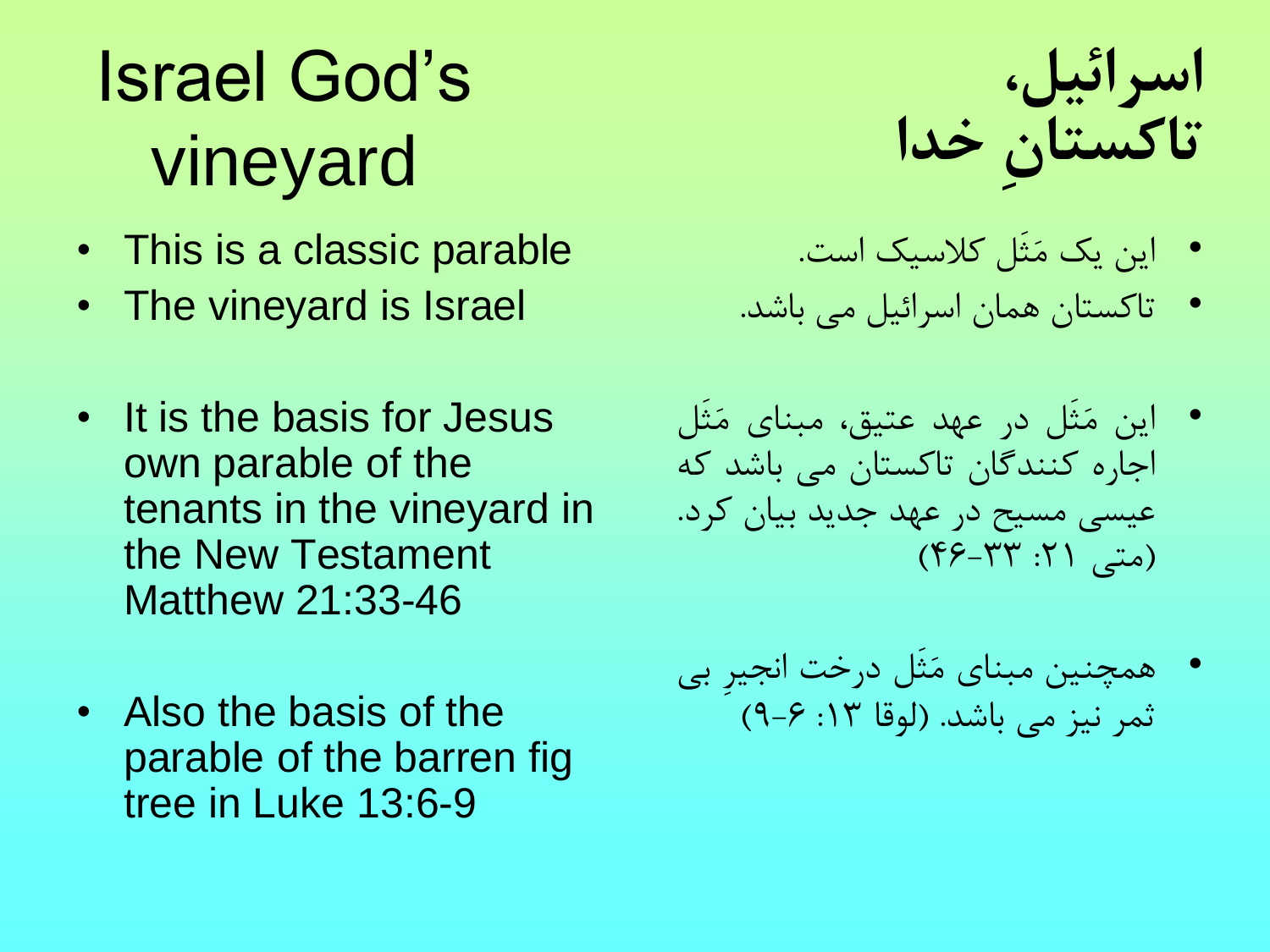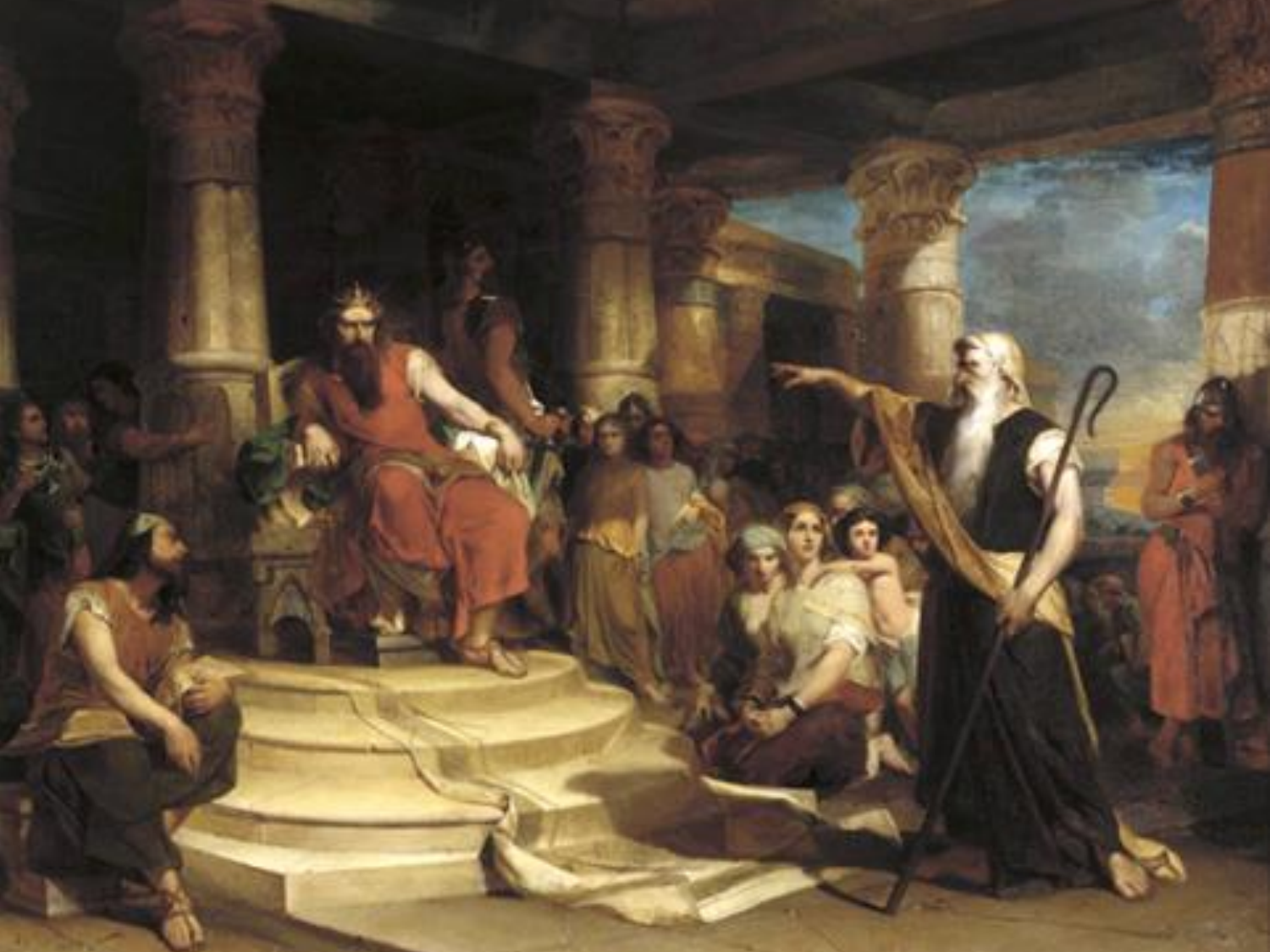Nathan: the poor man's ewe lamb (2 Samuel  $12:1-4)$ 

- **2 Samuel 12 : 1** The Lord sent Nathan to David. When he came to him, he said, "There were two men in a certain town, one rich and the other poor. **2** The rich man had a very large number of sheep and cattle, **3** but the poor man had nothing except one little ewe lamb he had bought. He raised it, and it grew up with him and his children. It shared his food, drank from his cup and even slept in his arms. It was like a daughter to him.
- **4** "Now a traveller came to the rich man, but the rich man refrained from taking one of his own sheep or cattle to prepare a meal for the traveller who had come to him. Instead, he took the ewe lamb that belonged to the poor man and prepared it for the one who had come to him."

ناتان: ماده بره مرد فقیر<br>(۲ سموئیل ۱:۱۲ -۴)

اما خداوند ناتان را نزد 2 سموئیل :12 1 و داوود فرستاد. پس نزد وی امده، او را گفت:<br>«در شهری دو مرد بودند؛ یکی ثروتمند بود و<br>دیگری فقیر. ۲ مرد ثروتمند گوسفندان و اما فقیر را چیزی گاوان بسیار زیاد داشت، 3 نبود مگر ماده بره ای کوچک که آن را خریده و پرورش داده بود و در کنار او و فرزندانش بزرگ شده بود. بره از طعام او می خورد، از پیالهاش مینوشید، در اغوشش میخفت و او<br>را همچون دختری بود. روزی مسافری نزد مرد ثروتمند آمد، اما او 4 • گاوان خودش را دریغ آمد که از گوسفندان و یکی را بگیرد و برای مسافِری که نزدش امده بود، مهیا سازد. پس برۀ آن فقیر را بگرفت و آن را برای مردی که نزدش آمده بود، مهیا<br>ساخت.»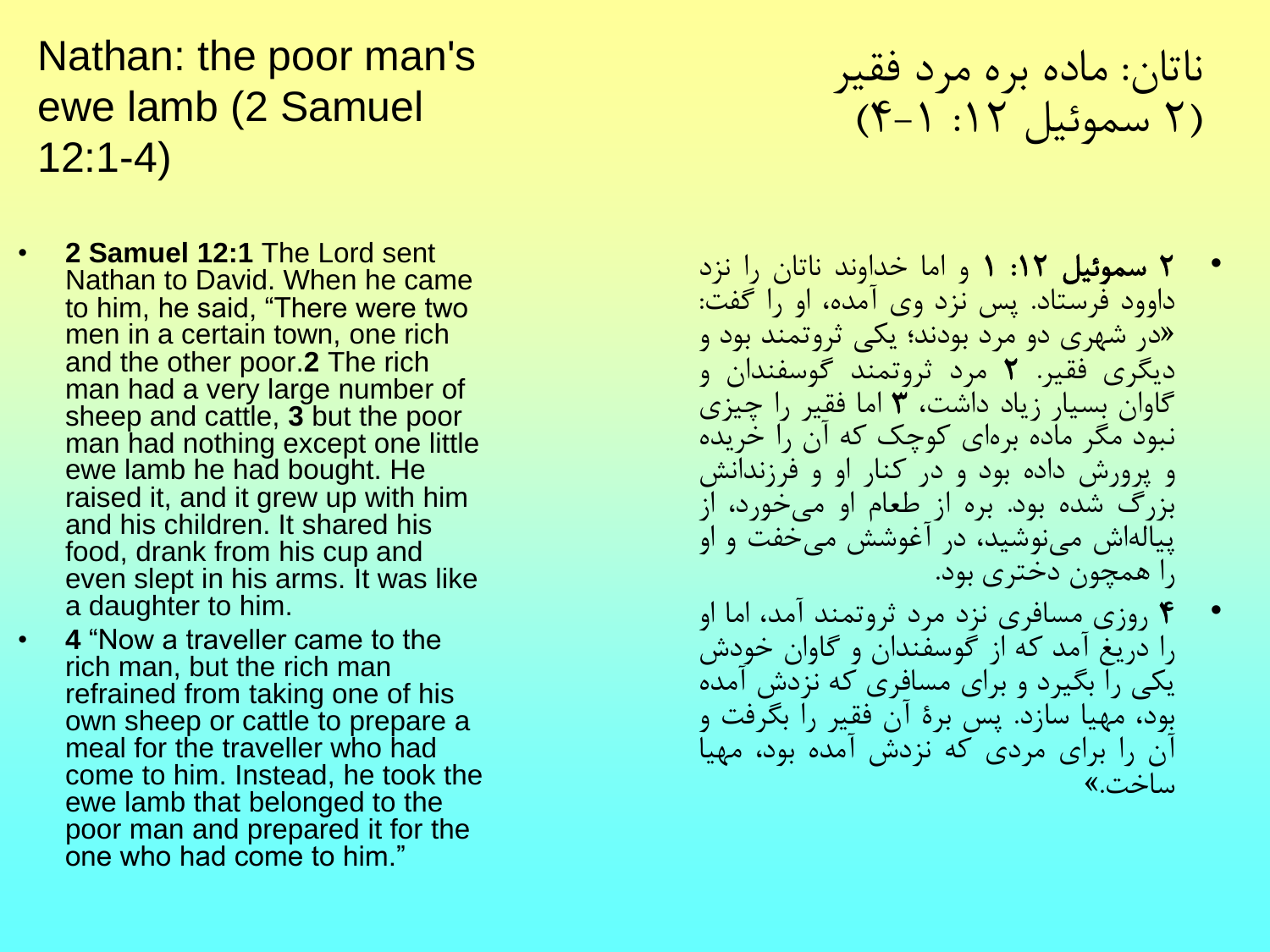How Nathan's parable woke David's conscience

- Nathan's parable is very much like the parables of Jesus;
- Each character has a meaning:
	- $-$  rich man = David
	- $-$  poor man  $=$  Uriah
	- $-$  ewe lamb = Bathshebah
- Nathan shows us how parables work. David understood the lesson when it was taught as a parable. If Nathan said directly David would not listen.

**چطور مَثَل ناتان موجب بیدار شدن وجدان داود می شود**

# مَثَلی که ناتان بیان کرد، شباهت زیادی<br>به مَثَل عیسی مسیح دارد.

- هر شخصیتی در این مَثَل معنایی دارد: به مَثَل عیسی مسیح دارد.
	- مرد ثروتمند = داود
	- مرد فقیر = اوریای حیتّی
		- بَتشِبَع ماده بره = -
- ناتان کاربرد این مَثَل را به ما نشان می • دهد. زمانیکه داود این داستان را بصورت یک مَثَل شنید، متوجه درسی که در آن بود، شد. اگر ناتان این را مستقیما بیان<br>می کرد، داود به او گوش نمی داد.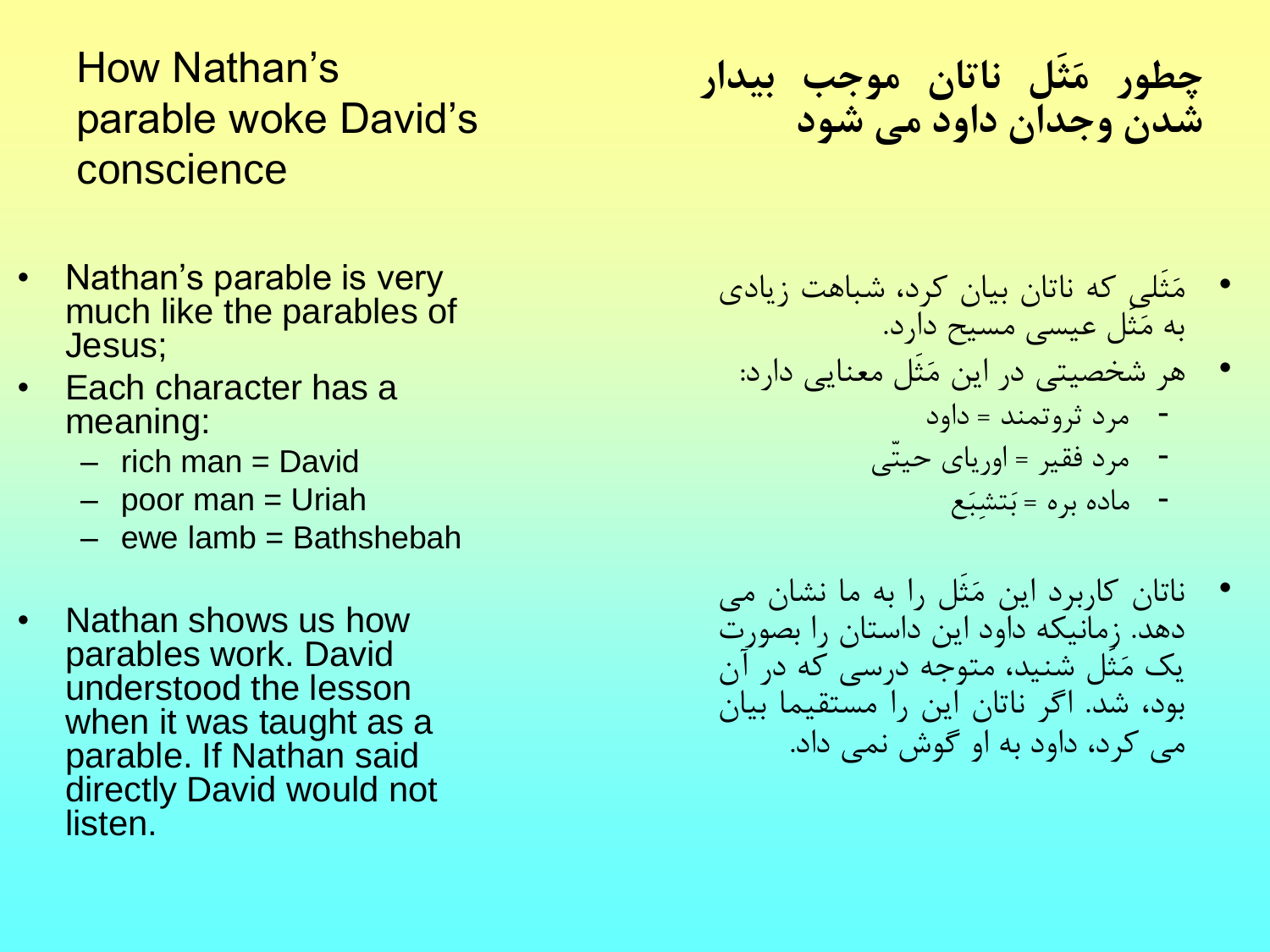### 1 honest prophet against 400 lying prophets

**نبی صادق در مقابل 1 400 نبی دروغگو**

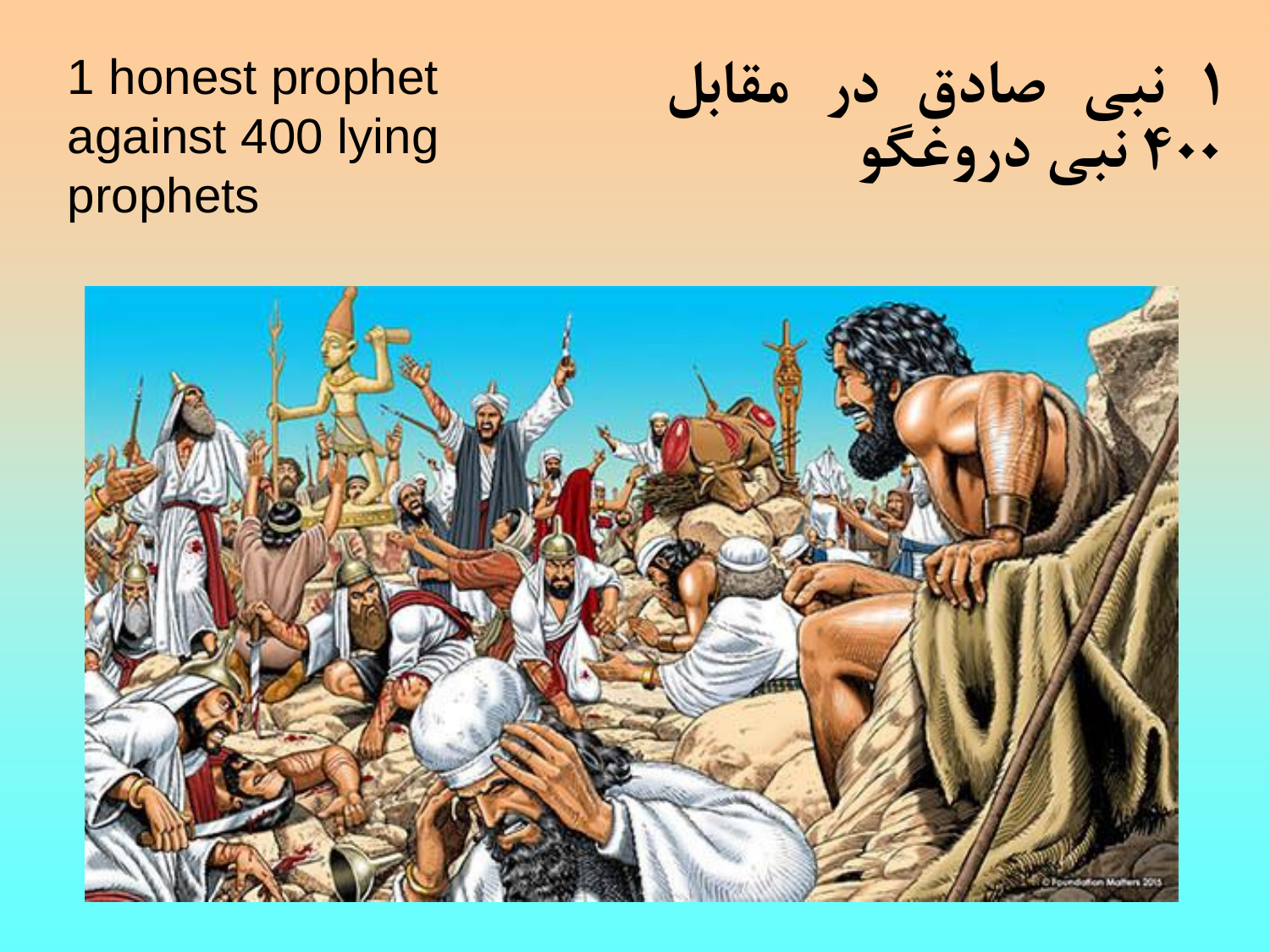### Micaiah's lying spirit (1 Kings 22:19-23)

• **1 Kings 22:19** Micaiah continued, "Therefore hear the word of the Lord: I saw the Lord sitting on his throne with all the multitudes of heaven standing around him on his right and on his left. **20** And the Lord said, 'Who will entice Ahab into attacking Ramoth Gilead and going to his death there?' "One suggested this, and another that. **21** Finally, a spirit came forward, stood before the Lord and said, 'I will entice him.' **22** "'By what means?' the Lord asked. "'I will go out and be a deceiving spirit in the mouths of all his prophets,' he said. "'You will succeed in enticing him,' said the Lord. 'Go and do it.' **23** "So now the Lord has put a deceiving spirit in the mouths of all these prophets of yours. The Lord has decreed disaster for you."



• 1 پادشاهان :22 19 میکایا ادامه داد: »پس کالم خداوند را بشنو: خداوند را دیدم که بر تخت خود نشسته بود و تمامی لشکر آسمان نزد او بر چپ و راستش ایستاده بودند. 20 و خداوند فرمود: "کیست که اخاب را اغوا نماید تا به راموت جِلعاد برآمده، بیفتد؟" یکی چنین می گفت و دیگری چنان. 21 سپس روحی پیش آمد و در حضور خداوند ایستاده، گفت: من او را اغوا خواهم کرد." 22 خداوند پرسید: " "به چه وسیله؟" گفت: "بیرون خواهم رفت و روحی دروغگو در دهان تمامی انبیایش خواهم بود." خداوند فرمود: "او را اغوا خواهی کرد، و خواهی توانست. برو و چنین کن." 23 پس هم اکنون خداوند روحی دروغگو در دهان همۀ این انبیایت نهاده، و بال را بر تو اعالم کرده است.«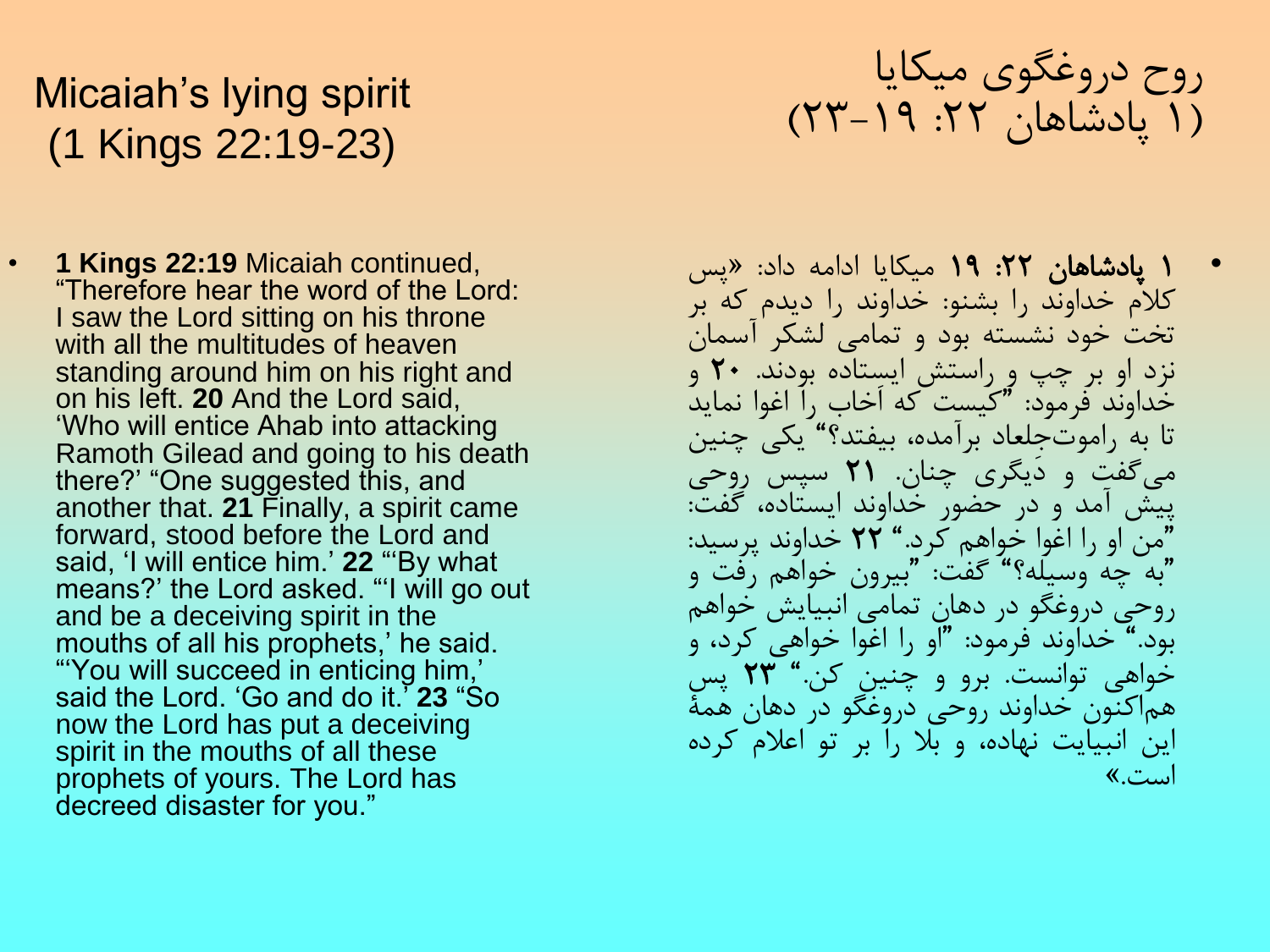## Sarcasm in a parable

- Micaiah is not speaking about a real vision, this is sarcasm
- The lying spirit represents the lies of the 400 false prophets telling the king what he wants to hear
- **Eventually Micaiah is proven** right, the 400 prophets are shown to be liars

**طعنه موجود در این مَثَل**

- میکایا درباره یک رویای واقعی صحبت نمی کند، بلکه این تنها یک طعنه می باشد.
- روح دروغگو نشانگر دروغ 400 انبیای دروغینی می باشد که به پادشاه چیزی را می گویند که او می خواهد بشنود.
- سرانجام میکایا ثابت می کند که آن 400 نبی دروغگو بودند.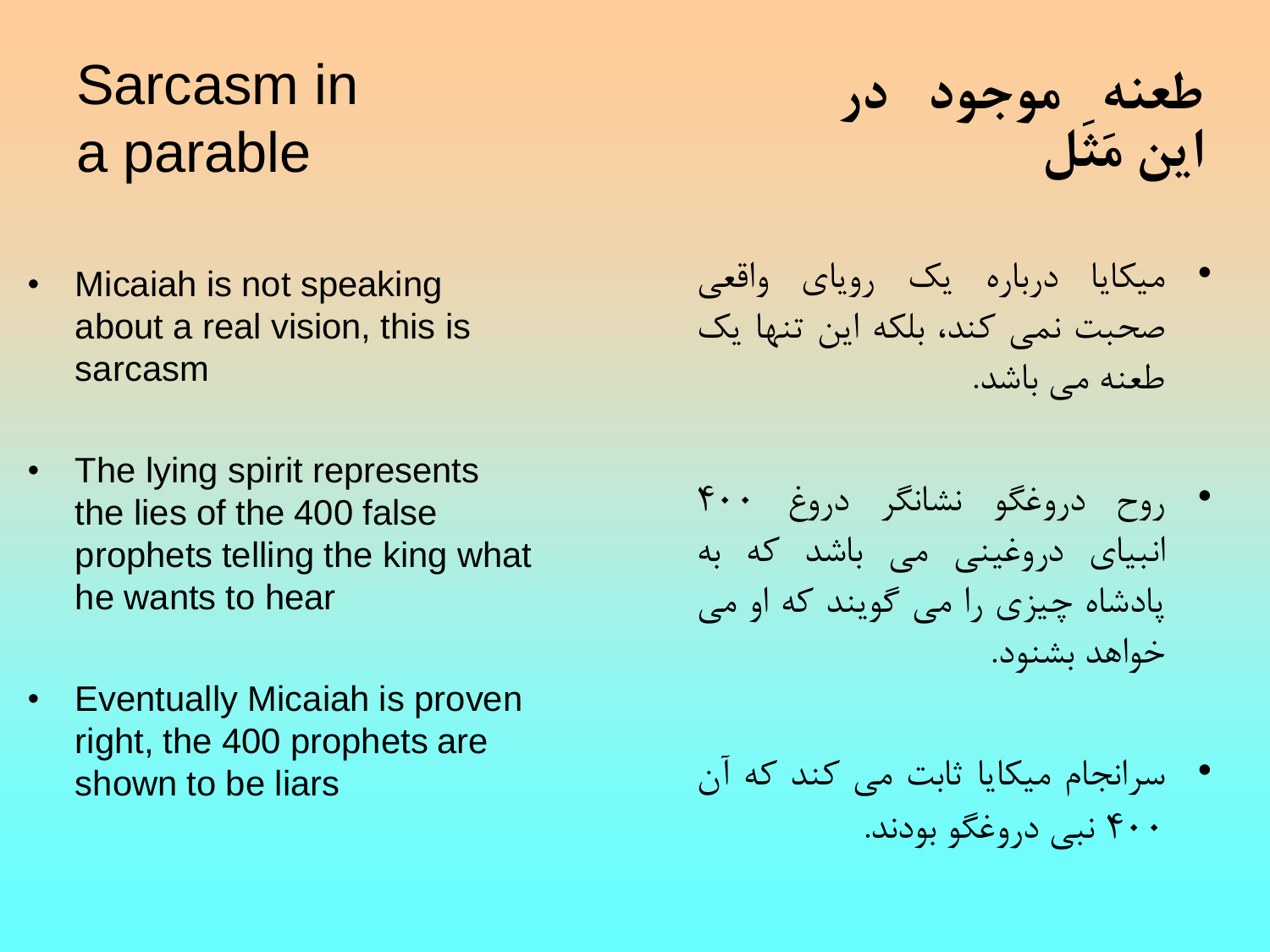### Samson: riddle of honey from the lion

**معمای عسل از شمشون: شیر** 

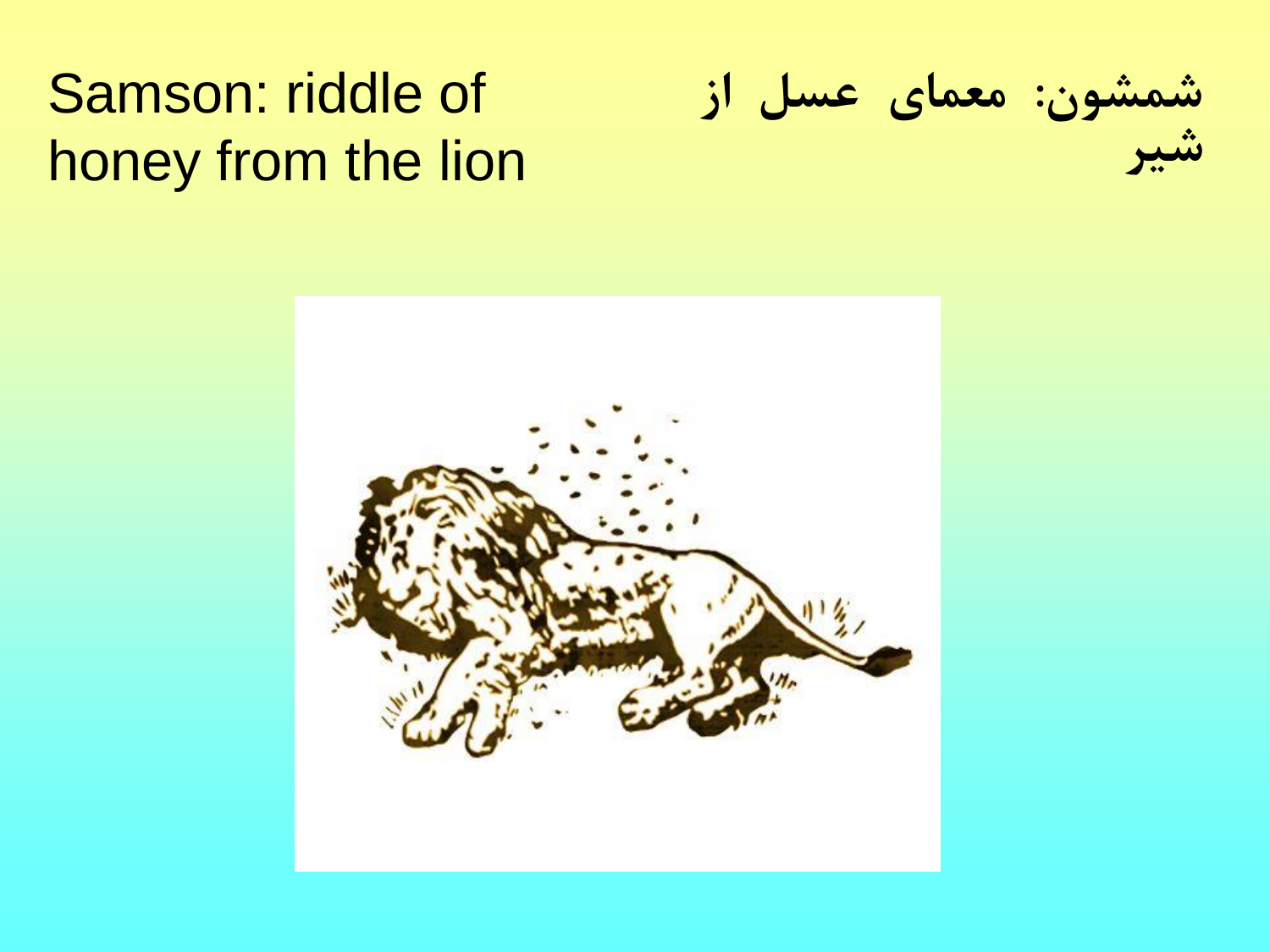Samson: a riddle not a parable (Judges 14:5-9)

- **Judges 14:5** Samson went down to Timnah together with his father and mother. As they approached the vineyards of Timnah, suddenly a young lion came roaring toward him. **6** The Spirit of the Lord came powerfully upon himso that he tore the lion apart with his bare hands as he might have torn a young goat. But he told neither his father nor his mother what he had done. **7** Then he went down and talked with the woman, and he liked her.
	- **8** Some time later, when he went back to marry her, he turned aside to look at the lion's carcass, and in it he saw a swarm of bees and some honey. **9** He scooped out the honey with his hands and ate as he went along. When he rejoined his parents, he gave them some, and they too ate it. But he did not tell them that he had taken the honey from the lion's carcass.

**شمشون: یک معما، نه یک مَثَل )داوران :14 9-5(**

- داوران :14 5 پس شَمشون با پدر و مادرش به تِمنَه فرود آمد. چون به تاکستانهای تِمنَه رسیدند، اینک شیری جوان، غرّش کنان به جانب شَمشون آمد. 6 آنگاه روح خداوند بر او وزیدن گرفت و با اینکه چیزی در دست نداشت، شیر را چونان بزغاله ای پاره پاره کرد. اما دربارۀ آنچه کرده بود، به پدر و مادر خود چیزی نگفت. 7 سپس رفت و با آن زن سخن گفت، و آن زن در نظر شَمشون پسند آمد.
- 8 چندی بعد، چون شَمشون برای ازدواج با آن زن بازمی گشت، راه خود را کج کرد تا به الشۀ شیر نظری بیفکند. و اینک در الشۀ شیر، انبوهی زنبور و عسل بود. 9 پس عسل را از الشه تراشید و به دست خود برگرفته، روانه شد و در راه می خورد. چون به پدر و مادر خود رسید، قدری از عسل را بدیشان نیز داد و آنان خوردند. اما نگفت آن را از الشۀ شیر تراشیده است.